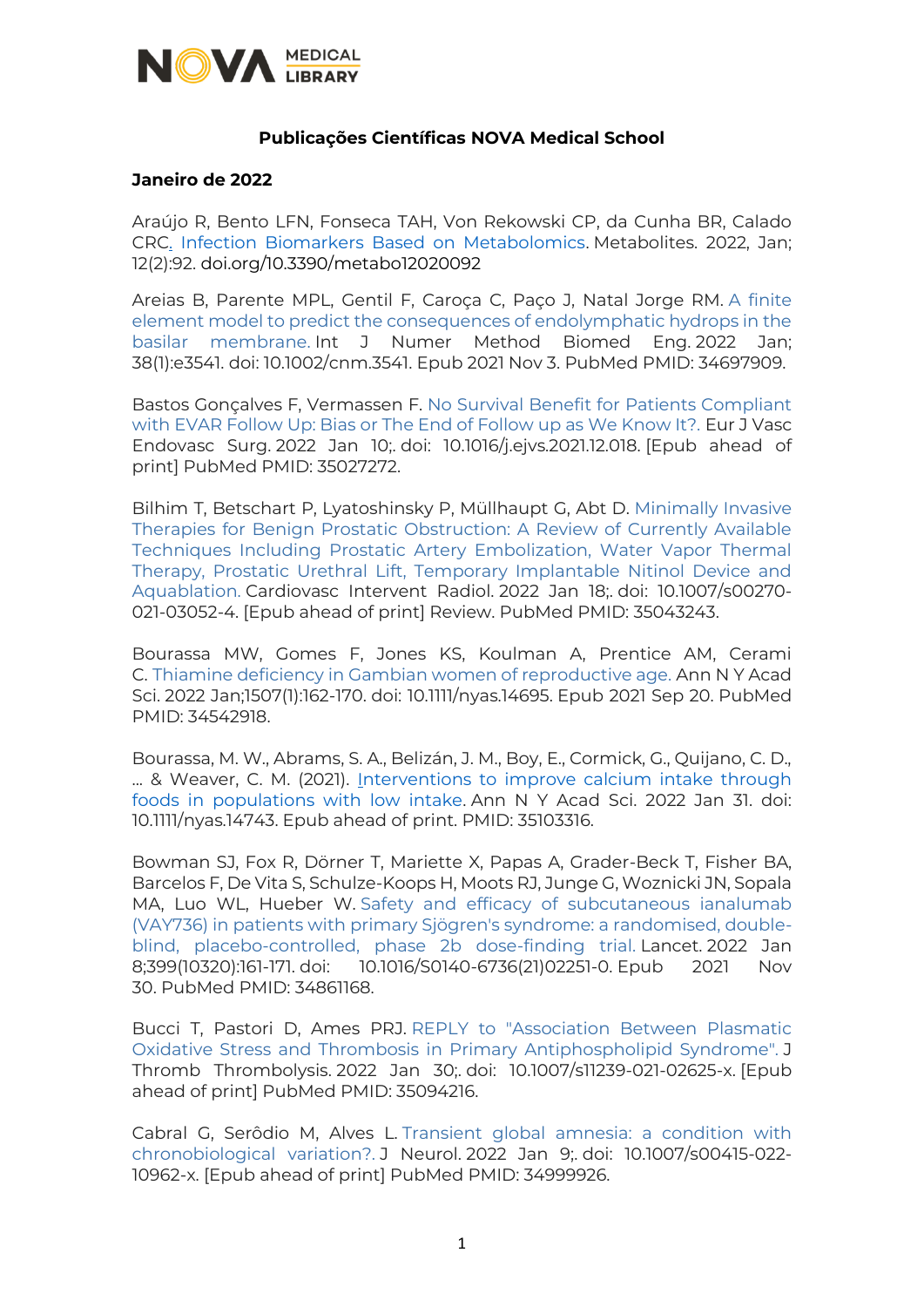

Cardoso MJ, Houssami N, Pozzi G, Séroussi B. [Artificial intelligence \(AI\) in](https://www.ncbi.nlm.nih.gov/pubmed/34998513/)  breast cancer care - [leveraging multidisciplinary skills to improve care.](https://www.ncbi.nlm.nih.gov/pubmed/34998513/) Artif Intell Med. 2022 Jan;123:102215. doi: 10.1016/j.artmed.2021.102215. Epub 2021 Nov 14. PubMed PMID: 34998513.

Cardoso S, Silva D, Alves L, Guerreiro M, Mendonça A. [The Outcome of Patients](https://www.ncbi.nlm.nih.gov/pubmed/35094995/)  [with Amyloid-Negative Amnestic Mild Cognitive Impairment.](https://www.ncbi.nlm.nih.gov/pubmed/35094995/) J Alzheimers Dis. 2022 Jan 28;. doi: 10.3233/JAD-215465. [Epub ahead of print] PubMed PMID: 35094995.

Cavaco D, Martins AF, Cabrera R, Vilar H, Leite V. [Diffuse sclerosing variant of](https://www.ncbi.nlm.nih.gov/pubmed/34981753/)  [papillary thyroid carcinoma: outcomes of 33 cases.](https://www.ncbi.nlm.nih.gov/pubmed/34981753/) Eur Thyroid J. 2022 Jan 19;11(1). doi: 10.1530/ETJ-21-0020. PubMed PMID: 34981753.

Cavaco D, Amaro P, Simões-Pereira J, Pereira MC. [X-linked](https://www.ncbi.nlm.nih.gov/pubmed/34561702/)  [hypophosphataemic rickets: Report of a novel PHEX mutation and cinacalcet](https://www.ncbi.nlm.nih.gov/pubmed/34561702/)  [as adjuvant therapy in the mineral metabolism control.](https://www.ncbi.nlm.nih.gov/pubmed/34561702/) Mod Rheumatol Case Rep. 2022 Jan 7;6(1):145-149. doi: 10.1093/mrcr/rxab031. PubMed PMID: 34561702.

Clendenen SR, Ferreira-Dos-Santos G, B Hurdle MF, Tran J, Agur AM, Eldrige JS, Murray PM. [Ultrasound-guided diagnostic IPACK as a valuable tool in the](https://www.ncbi.nlm.nih.gov/pubmed/34284601/)  [management of a patient with soleal sling syndrome: a doubly rare case](https://www.ncbi.nlm.nih.gov/pubmed/34284601/)  [report.](https://www.ncbi.nlm.nih.gov/pubmed/34284601/) Pain Manag. 2022 Jan;12(1):5-12. doi: 10.2217/pmt-2020-0104. Epub 2021 Jul 21. PubMed PMID: 34284601.

Coelho S, Cabral MG, Salvador R, Andrade C, Martins A, Correia B, Freitas P, Cruzado JM, Jacinto A. [Urinary immune cell phenotype of severe AKI in](https://www.ncbi.nlm.nih.gov/pubmed/35066779/)  [critically ill patients.](https://www.ncbi.nlm.nih.gov/pubmed/35066779/) Int Urol Nephrol. 2022 Jan 23;. doi: 10.1007/s11255-021- 03088-y. [Epub ahead of print] PubMed PMID: 35066779.

Conde SV, Sacramento JF, Melo BF, Fonseca-Pinto R, Romero-Ortega MI, Guarino MP. [Blood Pressure Regulation by the Carotid Sinus Nerve: Clinical](https://www.ncbi.nlm.nih.gov/pmc/articles/PMC8784865/)  [Implications for Carotid Body Neuromodulation.](https://www.ncbi.nlm.nih.gov/pmc/articles/PMC8784865/) Front Neurosci. 2022 Jan 10;15:725751. doi: 10.3389/fnins.2021.725751. PMID: 35082593; PMCID: PMC8784865.

Correia F, Castelhano L, Cavilhas P, Escada P. [Lateral semicircular canal-BPPV:](https://www.sciencedirect.com/science/article/abs/pii/S0001651920301989?via%3Dihub)  [Prospective randomized study on the efficacy of four repositioning](https://www.sciencedirect.com/science/article/abs/pii/S0001651920301989?via%3Dihub)  [maneuvers.](https://www.sciencedirect.com/science/article/abs/pii/S0001651920301989?via%3Dihub) Acta Otorrinolaringol Esp (Engl Ed). 2021 Jan 22:S0001- 6519(20)30198-9. English, Spanish. doi: 10.1016/j.otorri.2020.11.003. Epub ahead of print. PMID: 33494876.

Cotovio G, Oliveira-Maia AJ. [Functional neuroanatomy of mania.](https://www.ncbi.nlm.nih.gov/pubmed/35075120/) Transl Psychiatry. 2022 Jan 24;12(1):29. doi: 10.1038/s41398-022-01786- 4. Review. PubMed PMID: 35075120.

Cunha C, Donato S, Silva T, Leite V. [Functioning metastasis from](https://www.ncbi.nlm.nih.gov/pubmed/35078872/)  [adrenocortical carcinoma.](https://www.ncbi.nlm.nih.gov/pubmed/35078872/) BMJ Case Rep. 2022 Jan 25;15(1). doi: 10.1136/bcr-2021-246742. PubMed PMID: 35078872.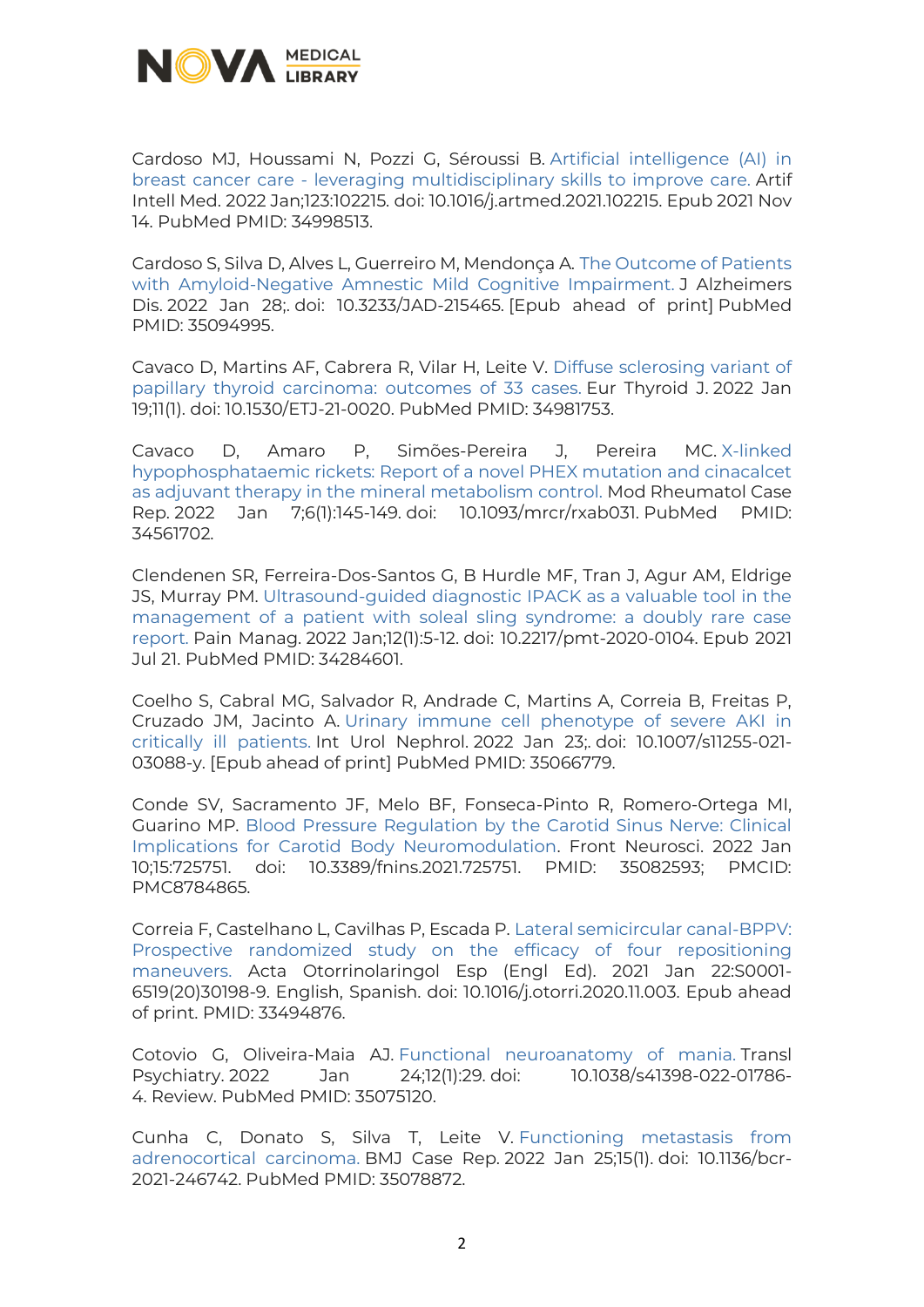

Durão, C.; Severo, M.; Oliveira, A.; Lopes, C. [Sex-Heterogeneity on the](https://www.mdpi.com/2072-6643/14/3/540)  [Association between Dietary Patterns at 4 Years of Age with Adiposity and](https://www.mdpi.com/2072-6643/14/3/540)  [Cardiometabolic Risk Factors at 10 Years of Age.](https://www.mdpi.com/2072-6643/14/3/540) Nutrients 2022, *14*, 540. https://doi.org/10.3390/nu14030540

Ferreira-Silva M, Faria-Silva C, Carvalheiro MC, Simões S, Marinho HS, Marcelino P, Campos MC, Metselaar JM, Fernandes E, Baptista PV, Fernandes AR, Corvo ML. [Quercetin Liposomal Nanoformulation for Ischemia and Reperfusion](https://www.ncbi.nlm.nih.gov/pubmed/35057000/)  [Injury Treatment.](https://www.ncbi.nlm.nih.gov/pubmed/35057000/) Pharmaceutics. 2022 Jan 3;14(1). doi: 10.3390/pharmaceutics14010104. PubMed PMID: 35057000; PubMed Central PMCID: PMC8779145.

Fouto AR, Nunes RG, Pinto J, Alves L, Calado S, Gonçalves C, Rebolo M, Viana-Baptista M, Vilela P, Figueiredo P. [Impact of white-matter mask selection on](https://www.ncbi.nlm.nih.gov/pubmed/34997895/)  [DTI histogram-based metrics as potential biomarkers in cerebral small vessel](https://www.ncbi.nlm.nih.gov/pubmed/34997895/)  [disease.](https://www.ncbi.nlm.nih.gov/pubmed/34997895/) MAGMA. 2022 Jan 8;. doi: 10.1007/s10334-021-00991-4. [Epub ahead of print] PubMed PMID: 34997895.

Garagarza C, Valente A, Caetano C, Ramos I, Sebastião J, Pinto M, Oliveira T, Ferreira A, Sousa Guerreiro C. [Zinc Deficient Intake in Hemodialysis Patients:](https://www.ncbi.nlm.nih.gov/pubmed/34452812/)  [A Path to a High Mortality Risk.](https://www.ncbi.nlm.nih.gov/pubmed/34452812/) J Ren Nutr. 2022 Jan;32(1):87-93. doi: 10.1053/j.jrn.2021.06.012. Epub 2021 Aug 25. PubMed PMID: 34452812.

Gardiner E, Baumgart A, Tong A, Elliott JH, Azevedo LC, Bersten A, Cervantes L, Chew DP, Cho Y, Crowe S, Douglas IS, Evangelidis N, Flemyng E, Horby P, Howell M, Lee J, Lorca E, Lynch D, Marshall JC, Gonzalez AM, McKenzie A, Manera K, Mehta S, Mer M, Morris AC, Nseir S, Povoa P, Reid M, Sakr Y, Shen N, Smyth AR, Snelling T, Strippoli GFM, Teixeira-Pinto A, Torres A, Viecelli AK, Webb S, Williamson PR, Woc-Colburn L, Zhang J, Craig JC. [Perspectives of](https://www.ncbi.nlm.nih.gov/pubmed/34983279/)  [patients, family members, health professionals and the public on the impact](https://www.ncbi.nlm.nih.gov/pubmed/34983279/)  [of COVID-19 on mental health.](https://www.ncbi.nlm.nih.gov/pubmed/34983279/) J Ment Health. 2022 Jan 4;:1-10. doi: 10.1080/09638237.2021.2022637. [Epub ahead of print] PubMed PMID: 34983279.

Gaspar-Marques J, van Zeller M, Carreiro-Martins P, Chaves Loureiro C. [Severe](https://www.ncbi.nlm.nih.gov/pubmed/34053902/)  [asthma in the era of COVID-19: A narrative review.](https://www.ncbi.nlm.nih.gov/pubmed/34053902/) Pulmonology. 2022 Jan-Feb;28(1):34-43. doi: 10.1016/j.pulmoe.2021.04.001. Epub 2021 Apr 30. Review. PubMed PMID: 34053902; PubMed Central PMCID: PMC8084617.

Gomes F, Ashorn P, Askari S, Belizan JM, Boy E, Cormick G, Dickin KL, Driller-Colangelo AR, Fawzi W, Hofmeyr GJ, Humphrey J, Khadilkar A, Mandlik R, Neufeld LM, Palacios C, Roth DE, Shlisky J, Sudfeld CR, Weaver C, Bourassa MW. [Calcium supplementation for the prevention of hypertensive disorders of](https://www.ncbi.nlm.nih.gov/pubmed/35000200/)  [pregnancy: current evidence and programmatic considerations.](https://www.ncbi.nlm.nih.gov/pubmed/35000200/) Ann N Y Acad Sci. 2022 Jan 8;. doi: 10.1111/nyas.14733. [Epub ahead of print] PubMed PMID: 35000200.

Gomes TL, de Oliveira-Marques V, Hampson RJ, Jacinto A, de Moraes LV, Martinho RG. [theLiTE™: A Screening Platform to Identify Compounds that](https://www.ncbi.nlm.nih.gov/pmc/articles/PMC8771259/)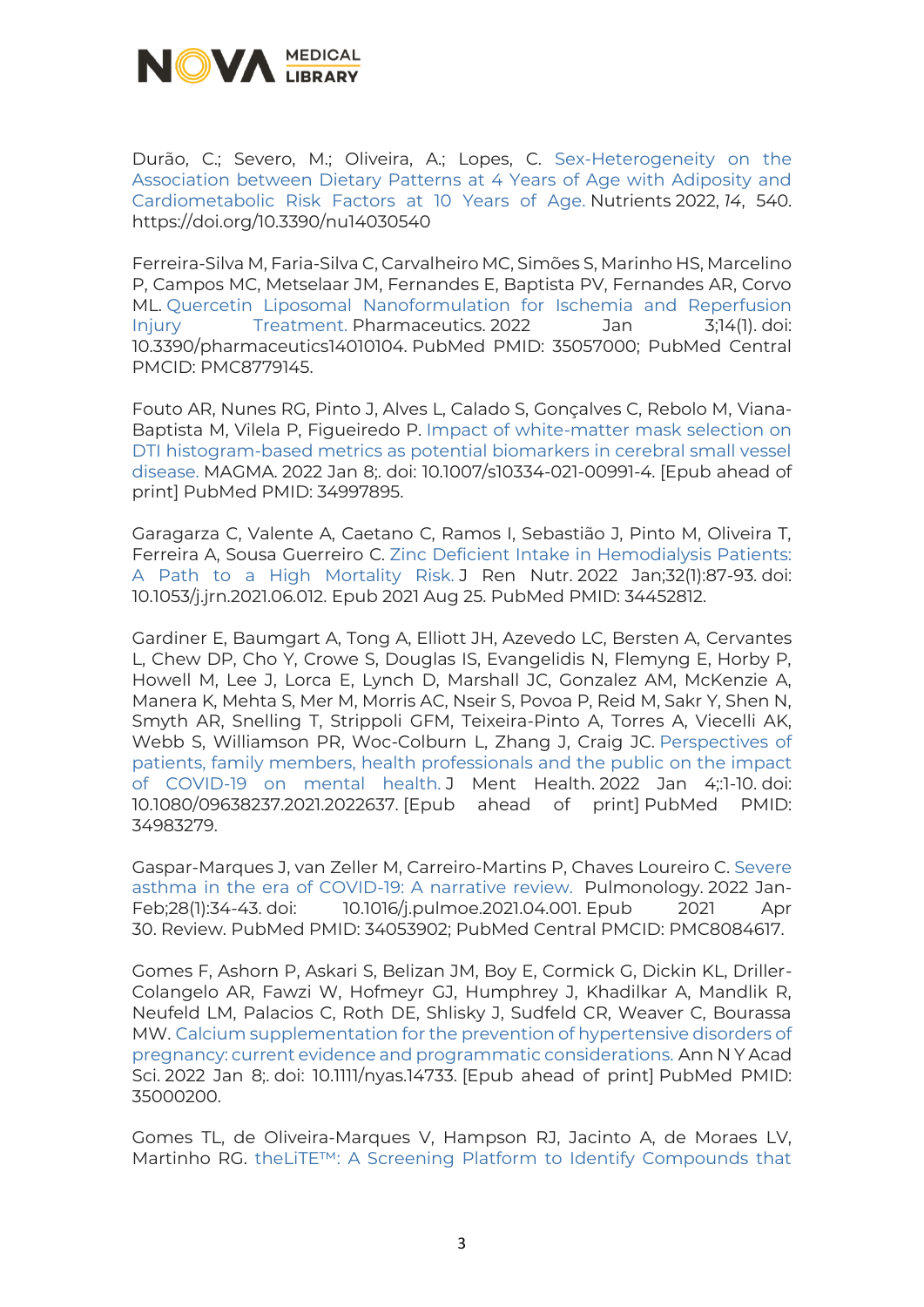

[Reinforce Tight Junctions.](https://www.ncbi.nlm.nih.gov/pmc/articles/PMC8771259/) Front Pharmacol. 2022 Jan 4;12:752787. doi: 10.3389/fphar.2021.752787. PMID: 35069190; PMCID: PMC8771259.

Harris MG, Kazdin AE, Munthali RJ, Vigo DV, Hwang I, Sampson NA, Al-Hamzawi A, Alonso J, Andrade LH, Borges G, Bunting B, Florescu S, Gureje O, Karam EG, Lee S, Navarro-Mateu F, Nishi D, Rapsey C, Scott KM, Stagnaro JC, Viana MC, Wojtyniak B, Xavier M, Kessler RC. [Perceived helpfulness of service](https://www.ncbi.nlm.nih.gov/pubmed/35093131/)  [sectors used for mental and substance use disorders: Findings from the WHO](https://www.ncbi.nlm.nih.gov/pubmed/35093131/)  [World Mental Health Surveys.](https://www.ncbi.nlm.nih.gov/pubmed/35093131/) Int J Ment Health Syst. 2022 Jan 29;16(1):6. doi: 10.1186/s13033-022-00516-z. PubMed PMID: 35093131.

Imambocus BN, Zhou F, Formozov A, Wittich A, Tenedini FM, Hu C, Sauter K, Macarenhas Varela E, Herédia F, Casimiro AP, Macedo A, Schlegel P, Yang CH, Miguel-Aliaga I, Wiegert JS, Pankratz MJ, Gontijo AM, Cardona A, Soba P. [A](https://www.ncbi.nlm.nih.gov/pubmed/34798050/)  [neuropeptidergic circuit gates selective escape behavior of Drosophila](https://www.ncbi.nlm.nih.gov/pubmed/34798050/)  [larvae.](https://www.ncbi.nlm.nih.gov/pubmed/34798050/) Curr Biol. 2022 Jan 10;32(1):149-163.e8. doi: 10.1016/j.cub.2021.10.069. Epub 2021 Nov 18. PubMed PMID: 34798050.

Jacinto MJ, Oliveira P, Rodrigues AM, Canhão H. Editorial: Innovation in [Rheumatic Diseases.](https://www.ncbi.nlm.nih.gov/pubmed/35071279/) Front Med (Lausanne). 2021;8:801515. doi: 10.3389/fmed.2021.801515. eCollection 2021. PubMed PMID: 35071279; PubMed Central PMCID: PMC8766498.

Jongkind V, Earnshaw JJ, Bastos Gonçalves F, Cochennec F, Debus ES, Hinchliffe R, Menyhei G, Svetlikov AV, Tshomba Y, Van Den Berg JC, Björck M. Editor's Choice - [Update of the European Society for Vascular Surgery](https://www.ncbi.nlm.nih.gov/pubmed/34686452/)  [\(ESVS\) 2020 Clinical Practice Guidelines on the](https://www.ncbi.nlm.nih.gov/pubmed/34686452/) Management of Acute Limb [Ischaemia in Light of the COVID-19 Pandemic, Based on a Scoping Review of](https://www.ncbi.nlm.nih.gov/pubmed/34686452/)  [the Literature.](https://www.ncbi.nlm.nih.gov/pubmed/34686452/) Eur J Vasc Endovasc Surg. 2022 Jan;63(1):80-89. doi: 10.1016/j.ejvs.2021.08.028. Epub 2021 Sep 6. Review. PubMed PMID: 34686452; PubMed Central PMCID: PMC8418912.

Kaegi-Braun N, Germann S, Faessli M, Kilchoer F, Dragusha S, Tribolet P, Gomes F, Bretscher C, Deutz NE, Stanga Z, Mueller B, Schuetz P. [Effect of](https://www.ncbi.nlm.nih.gov/pubmed/35046563/)  [micronutrient supplementation in addition to nutritional therapy on clinical](https://www.ncbi.nlm.nih.gov/pubmed/35046563/)  [outcomes of medical inpatients: results of an updated systematic review and](https://www.ncbi.nlm.nih.gov/pubmed/35046563/)  [meta-analysis.](https://www.ncbi.nlm.nih.gov/pubmed/35046563/) Eur J Clin Nutr. 2022 Jan 20;. doi: 10.1038/s41430-021-01061- 7. [Epub ahead of print] PubMed PMID: 35046563.

Klionsky DJ, Abdel-Aziz AK, Abdelfatah S, Abdellatif M, Abdoli A, Abel S, Abeliovich H, Abildgaard MH, Abudu YP, Acevedo-Arozena A, Adamopoulos IE, Adeli K, [… ], Tenreiro S, Vieira OV,. [Guidelines for the use and interpretation of](https://www.tandfonline.com/doi/full/10.1080/15548627.2020.1797280)  [assays for monitoring autophagy \(4th edition\).](https://www.tandfonline.com/doi/full/10.1080/15548627.2020.1797280) Autophagy. 2021 Jan;17(1):1-382. doi: 10.1080/15548627.2020.1797280. Epub 2021 Feb 8. PMID: 33634751; PMCID: PMC7996087.

Lawson-Tovey S, Hyrich KL, Gossec L, Strangfeld A, Carmona L, Raffeiner B, Yardımcı GK, Trefond L, Roux N, Rodrigues A, Papagoras C, Mateus EF, Mariette X, Machado PM. [SARS-CoV-2 infection after vaccination in patients with](https://www.ncbi.nlm.nih.gov/pubmed/34489305/)  [inflammatory rheumatic and musculoskeletal diseases.](https://www.ncbi.nlm.nih.gov/pubmed/34489305/) Ann Rheum Dis. 2022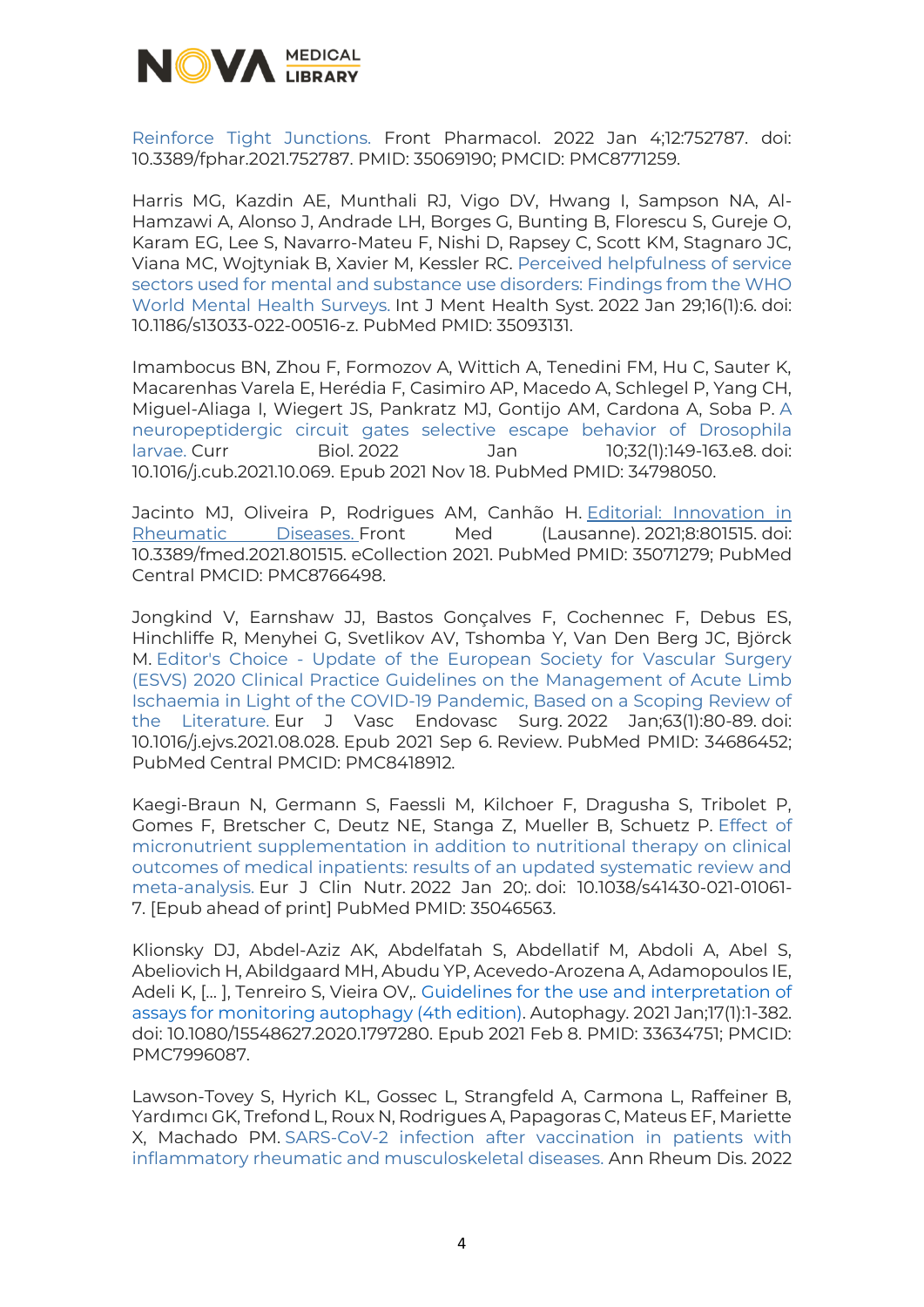

Jan;81(1):145-150. doi: 10.1136/annrheumdis-2021-221217. Epub 2021 Sep 6. PubMed PMID: 34489305.

Lazarus JV, Mark HE, Anstee QM, Arab JP, Batterham RL, Castera L, Cortez-Pinto H, Crespo J, Cusi K, Dirac MA, Francque S, George J, Hagström H, Huang TT, Ismail MH, Kautz A, Sarin SK, Loomba R, Miller V, Newsome PN, Ninburg M, Ocama P, Ratziu V, Rinella M, Romero D, Romero-Gómez M, Schattenberg JM, Tsochatzis EA, Valenti L, Wong VW, Yilmaz Y, Younossi ZM, Zelber-Sagi S; NAFLD Consensus Consortium. [Advancing the global public health agenda](https://www.nature.com/articles/s41575-021-00523-4)  [for NAFLD: a consensus statement.](https://www.nature.com/articles/s41575-021-00523-4) Nat Rev Gastroenterol Hepatol. 2022 Jan;19(1):60-78. doi: 10.1038/s41575-021-00523-4. Epub 2021 Oct 27. PMID: 34707258.

Lobato M, Gaspar-Marques J, Carreiro-Martins P, Pinto PL. [Secondary adrenal](https://www.ncbi.nlm.nih.gov/pubmed/35007743/)  [suppression related to high doses of inhaled corticosteroids in severe asthma](https://www.ncbi.nlm.nih.gov/pubmed/35007743/)  [patients.](https://www.ncbi.nlm.nih.gov/pubmed/35007743/) Ann Allergy Asthma Immunol. 2022 Jan 7;. doi: 10.1016/j.anai.2022.01.001. [Epub ahead of print] PubMed PMID: 35007743.

Loddo A, Djokovic D, Drizi A, De Vree BP, Sedrati A, van Herendael BJ. [Hysteroscopic myomectomy: The guidelines of the International Society](https://www.ncbi.nlm.nih.gov/pubmed/34902749/)  [for Gynecologic Endoscopy \(ISGE\).](https://www.ncbi.nlm.nih.gov/pubmed/34902749/) Eur J Obstet Gynecol Reprod Biol. 2022 Jan;268:121-128. doi: 10.1016/j.ejogrb.2021.11.434. Epub 2021 Dec 1. Review. PubMed PMID: 34902749.

Machado-Pereira M, Saraiva C, Bernardino L, Cristóvão AC, Ferreira R. [Argonaute-2 protects the neurovascular unit from damage caused by](https://www.ncbi.nlm.nih.gov/pubmed/34991639/)  [systemic inflammation.](https://www.ncbi.nlm.nih.gov/pubmed/34991639/) J Neuroinflammation. 2022 Jan 6;19(1):11. doi: 10.1186/s12974-021-02324-7. PubMed PMID: 34991639; PubMed Central PMCID: PMC8740421.

Mattila E, Hansen S, Bundgaard L, Ramsey L, Dunning A, Silva MN, Harjumaa M, Ermes M, Marques MM, Matos M, Larsen SC, Encantado J, Santos I, Horgan G, O'Driscoll R, Turicchi J, Duarte C, Palmeira AL, Stubbs RJ, Heitmann BL, Lähteenmäki L. [Users' Experiences With the NoHoW Web-Based Toolkit With](https://www.ncbi.nlm.nih.gov/pubmed/35006081/)  [Weight and Activity Tracking in Weight Loss Maintenance: Long-term](https://www.ncbi.nlm.nih.gov/pubmed/35006081/)  [Randomized Controlled Trial.](https://www.ncbi.nlm.nih.gov/pubmed/35006081/) J Med Internet Res. 2022 Jan 10;24(1):e29302. doi: 10.2196/29302. PubMed PMID: 35006081.

Merashli M, Bucci T, Pastori D, Pignatelli P, Arcaro A, Gentile F, Marottoli V, Ames PRJ. [Plasma Homocysteine in Behcet's Disease: A Systematic Review](https://www.ncbi.nlm.nih.gov/pubmed/34996122/)  [and Meta-Analysis.](https://www.ncbi.nlm.nih.gov/pubmed/34996122/) Thromb Haemost. 2022 Jan 7;. doi: 10.1055/s-0041- 1740637. [Epub ahead of print] PubMed PMID: 34996122.

Merashli M, Bucci T, Pastori D, Pignatelli P, Arcaro A, Gentile F, Marottoli V, Ames PRJ. [A Meta-Analysis of Plasma Homocysteine in Buerger's](https://www.ncbi.nlm.nih.gov/pubmed/35052008/)  [Disease.](https://www.ncbi.nlm.nih.gov/pubmed/35052008/) Thromb Haemost. 2022 Jan 20;. doi: 10.1055/s-0041-1742165. [Epub ahead of print] PubMed PMID: 35052008.

Mollet I, Marto JP, Mendonça M, Baptista MV, Vieira HLA. [Remote but not](https://www.ncbi.nlm.nih.gov/pubmed/34686988/)  [Distant: a Review on Experimental Models and Clinical Trials in Remote](https://www.ncbi.nlm.nih.gov/pubmed/34686988/)  [Ischemic Conditioning as Potential Therapy in Ischemic Stroke.](https://www.ncbi.nlm.nih.gov/pubmed/34686988/) Mol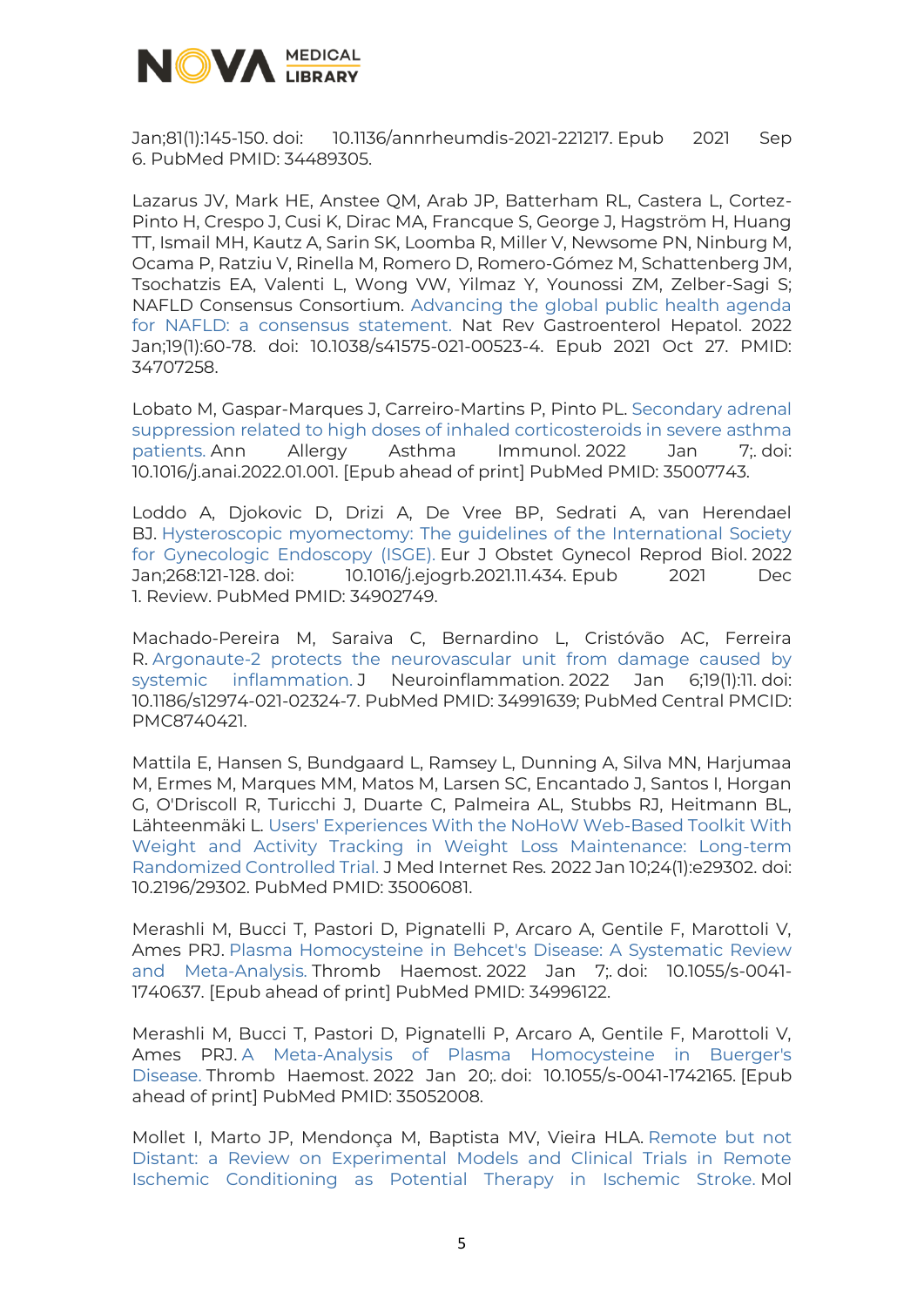

Neurobiol. 2022 Jan;59(1):294-325. doi: 10.1007/s12035-021-02585-6. Epub 2021 Oct 22. Review. PubMed PMID: 34686988; PubMed Central PMCID: PMC8533672.

Moura-Coelho N, Manero F, Papa R, Amich N, Cunha JP, Güell JL. [Photorefractive keratectomy after DMEK for corneal decompensation by](https://www.ncbi.nlm.nih.gov/pubmed/34989257/)  [phakic IOL.](https://www.ncbi.nlm.nih.gov/pubmed/34989257/) Eur J Ophthalmol. 2022 Jan 6;:11206721211073429. doi: 10.1177/11206721211073429. [Epub ahead of print] PubMed PMID: 34989257.

Moxham BJ, Brenner E, Plaisant O, Pais D, Stabile I, Scholz M, Paulsen F, Bueno-López JL, Reblet C, Arráez-Aybar LA, Sotgiu MA, Arsic S, Lignier B, Arantes M, Stephens S, Chirculescu ARM. [The attitudes of European medical](https://www.ncbi.nlm.nih.gov/pubmed/34536539/)  [students towards the clinical importance of neuroanatomy.](https://www.ncbi.nlm.nih.gov/pubmed/34536539/) Ann Anat. 2022 Jan;239:151832. doi: 10.1016/j.aanat.2021.151832. Epub 2021 Sep 15. PubMed PMID: 34536539.

Oud MS, Smits RM, Smith HE, Mastrorosa FK, Holt GS, Houston BJ, de Vries PF, Alobaidi BKS, Batty LE, Ismail H, Greenwood J, Sheth H, Mikulasova A, Astuti GDN, Gilissen C, McEleny K, Turner H, Coxhead J, Cockell S, Braat DDM, Fleischer K, D'Hauwers KWM, Schaafsma E; Genetics of Male Infertility Initiative (GEMINI) consortium, Nagirnaja L, Conrad DF, Friedrich C, Kliesch S, Aston KI, Riera-Escamilla A, Krausz C, Gonzaga-Jauregui C, Santibanez-Koref M, Elliott DJ, Vissers LELM, Tüttelmann F, O'Bryan MK, Ramos L, Xavier MJ, van der Heijden GW, Veltman JA. [A de novo paradigm for male infertility.](https://www.nature.com/articles/s41467-021-27132-8) Nat Commun. 2022 Jan 10;13(1):154. doi: 10.1038/s41467-021-27132-8. PMID: 35013161; PMCID: PMC8748898

Ourô S, Ferreira M, Roquete P, Maio R. [Transanal versus laparoscopic total](https://www.ncbi.nlm.nih.gov/pubmed/35050434/)  [mesorectal excision: a comparative study of long-term oncological](https://www.ncbi.nlm.nih.gov/pubmed/35050434/)  [outcomes.](https://www.ncbi.nlm.nih.gov/pubmed/35050434/) Tech Coloproctol. 2022 Jan 20;. doi: 10.1007/s10151-022-02570- 8. [Epub ahead of print] PubMed PMID: 35050434.

Palstrøm NB, Matthiesen R, Rasmussen LM, Beck HC. [Recent Developments](https://www.ncbi.nlm.nih.gov/pubmed/35052841/)  [in Clinical Plasma Proteomics-Applied to Cardiovascular Research.](https://www.ncbi.nlm.nih.gov/pubmed/35052841/) Biomedicines. 2022 Jan 12;10(1). doi: 10.3390/biomedicines10010162. Review. PubMed PMID: 35052841; PubMed Central PMCID: PMC8773619.

Pereira da Silva D, Nogueira-Silva C, Lima J, Braga A, Saraiva J, Águas F, Nogueira-Martins N, Santo S, Furtado JM, Almeida MC, Guerreiro C, Veríssimo C, Bernardes J. [\[Demographic and Professional Characteristics of Specialists](https://www.ncbi.nlm.nih.gov/pubmed/35073253/)  [in Obstetrics and Gynecology Registered in Portugal: Needs, Resources and](https://www.ncbi.nlm.nih.gov/pubmed/35073253/)  [Challenges\].](https://www.ncbi.nlm.nih.gov/pubmed/35073253/) Acta Med Port. 2022 Jan 24;. doi: 10.20344/amp.16282. [Epub ahead of print] PubMed PMID: 35073253.

Raposo M, Bettencourt C, Melo ARV, Ferreira AF, Alonso I, Silva P, Vasconcelos J, Kay T, Saraiva-Pereira ML, Costa MD, Vilasboas-Campos D, Bettencourt BF, Bruges-Armas J, Houlden H, Heutink P, Jardim LB, Sequeiros J, Maciel P, Lima M. [Novel Machado-Joseph disease-modifying genes and pathways identified](https://www.ncbi.nlm.nih.gov/pubmed/34871736/)  [by whole-exome sequencing.](https://www.ncbi.nlm.nih.gov/pubmed/34871736/) Neurobiol Dis. 2022 Jan;162:105578. doi: 10.1016/j.nbd.2021.105578. Epub 2021 Dec 3. PubMed PMID: 34871736.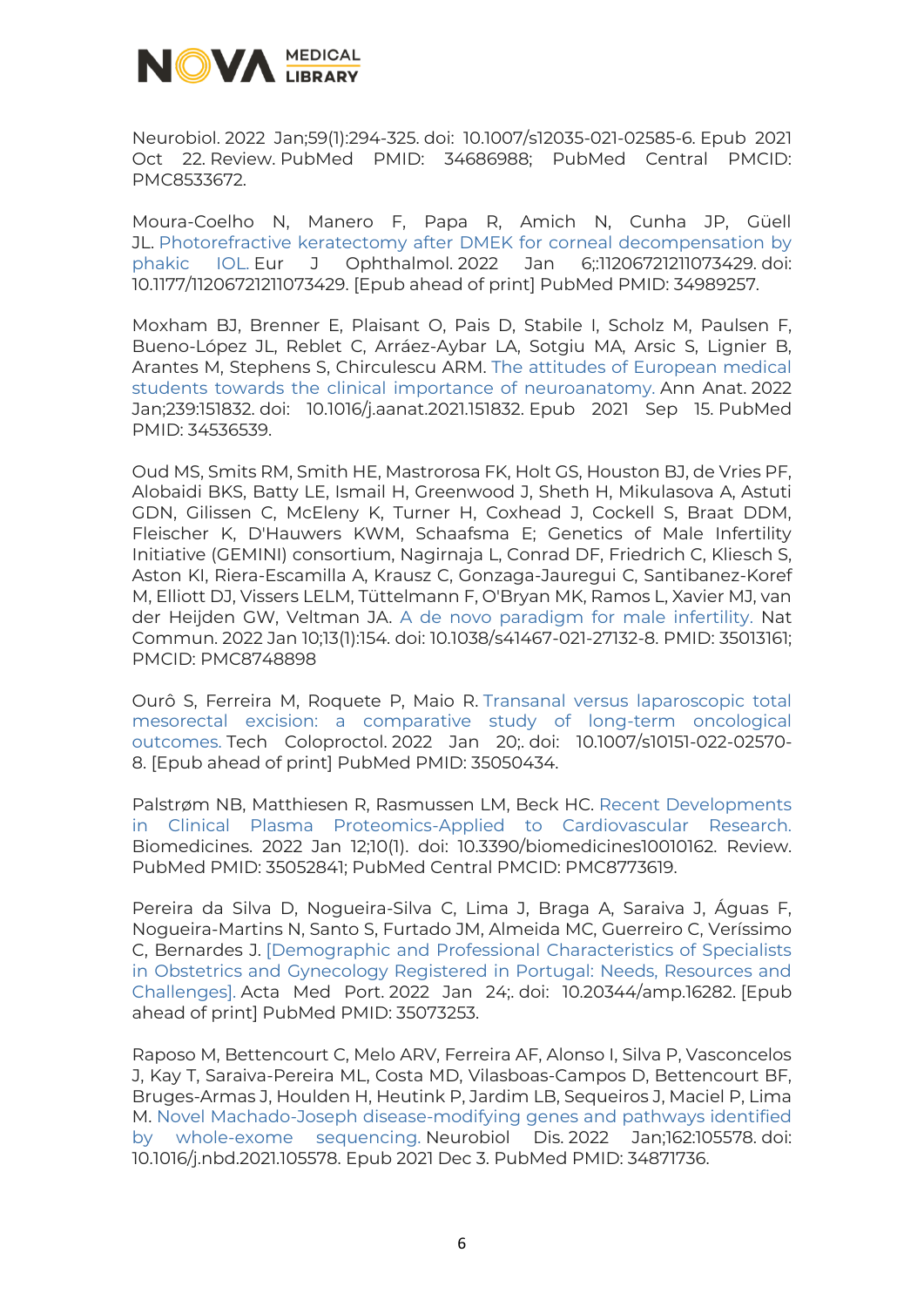

Rosa JL, Alves M, Ferreira P, Papoila AL, Nunes AP. [Previous Disability and](https://www.ncbi.nlm.nih.gov/pubmed/34717228/)  [Benefit of Acute Phase Therapy in Functional Prognosis of Selected Patients](https://www.ncbi.nlm.nih.gov/pubmed/34717228/)  [with Ischemic Stroke.](https://www.ncbi.nlm.nih.gov/pubmed/34717228/) J Stroke Cerebrovasc Dis. 2022 Jan;31(1):106183. doi: 10.1016/j.jstrokecerebrovasdis.2021.106183. Epub 2021 Oct 28. PubMed PMID: 34717228.

Rouzé A, Lemaitre E, Martin-Loeches I, Povoa P, Diaz E, Nyga R, Torres A, Metzelard M, Du Cheyron D, Lambiotte F, Tamion F, Labruyere M, Boulle Geronimi C, Luyt CE, Nyunga M, Pouly O, Thille AW, Megarbane B, Saade A, Magira E, Llitjos JF, Ioannidou I, Pierre A, Reignier J, Garot D, Kreitmann L, Baudel JL, Voiriot G, Plantefeve G, Morawiec E, Asfar P, Boyer A, Mekontso-Dessap A, Makris D, Vinsonneau C, Floch PE, Marois C, Ceccato A, Artigas A, Gaudet A, Nora D, Cornu M, Duhamel A, Labreuche J, Nseir S. [Invasive](https://www.ncbi.nlm.nih.gov/pubmed/34983611/)  [pulmonary aspergillosis among intubated patients with SARS-CoV-2 or](https://www.ncbi.nlm.nih.gov/pubmed/34983611/)  [influenza pneumonia: a European multicenter comparative cohort study.](https://www.ncbi.nlm.nih.gov/pubmed/34983611/) Crit Care. 2022 Jan 4;26(1):11. doi: 10.1186/s13054-021-03874-1. PubMed PMID: 34983611; PubMed Central PMCID: PMC8724752.

Ruivo CF, Bastos N, Adem B, Batista I, Duraes C, Melo CA, Castaldo SA, Campos-Laborie F, Moutinho-Ribeiro P, Morão B, Costa-Pinto A, Silva S, Osorio H, Ciordia S, Costa JL, Goodrich D, Cavadas B, Pereira L, Kouzarides T, Macedo G, Maio R, Carneiro F, Cravo M, Kalluri R, Machado JC, Melo SA. [Extracellular](https://www.ncbi.nlm.nih.gov/pubmed/35012996/)  [Vesicles from Pancreatic Cancer Stem Cells Lead an Intratumor](https://www.ncbi.nlm.nih.gov/pubmed/35012996/)  [Communication Network \(EVNet\) to fuel tumour progression.](https://www.ncbi.nlm.nih.gov/pubmed/35012996/) Gut. 2022 Jan 10;. doi: 10.1136/gutjnl-2021-324994. [Epub ahead of print] PubMed PMID: 35012996.

Timóteo AT. [Radiation therapy-related cardiotoxicity: Every detail counts?.](https://www.ncbi.nlm.nih.gov/pubmed/34998945/) Int J Cardiol. 2022 Mar 1;350:94-95. doi: 10.1016/j.ijcard.2022.01.002. Epub 2022 Jan 6. PubMed PMID: 34998945.

Torres T, Paiva-Lopes MJ, Gonçalo M, Claro C, Oliveira M, Gomes J, Vieira AP, Amoedo P, Alpalhão M, Nogueira M, Santiago F, Henrique M, Amaro C, Esteves T, Alves J, Cerejeira D, Mendes-Bastos P, Pestana M, Ramos L, Rocha J, Carvalho R, Teixeira L, Selores M, Mota A, Filipe P. [Dupilumab for atopic](https://www.ncbi.nlm.nih.gov/pubmed/35083945/)  [dermatitis: a real-world portuguese multicenter retrospective](https://www.ncbi.nlm.nih.gov/pubmed/35083945/) study. J Dermatolog Treat. 2022 Jan 27;:1-12. doi: 10.1080/09546634.2022.2035309. [Epub ahead of print] PubMed PMID: 35083945.

Tsabouri S, Arasi S, Beken B, Church MK, Alvaro-Lozano M, Caffarelli C, Flohr C, Janmohamed SR, Konstantinou GN, Lau S, Lefevre S, Mortz CG, Pajno G, Pite H, Rutkowski K, Staubach P, Van der Poel LA, Zuberbier T, Leslie TA. [A](https://www.ncbi.nlm.nih.gov/pubmed/34601755/)  [European survey of management approaches in chronic urticaria in children:](https://www.ncbi.nlm.nih.gov/pubmed/34601755/)  [EAACI pediatric urticaria taskforce.](https://www.ncbi.nlm.nih.gov/pubmed/34601755/) Pediatr Allergy Immunol. 2022 Jan;33(1):e13674. doi: 10.1111/pai.13674. Epub 2021 Oct 12. PubMed PMID: 34601755.

Viegas, C.; Twarużek, M.; Dias, M.; Carolino, E.; Soszczyńska, E.; Aranha Caetano, L. Cytotoxicity of Aspergillus Section Fumigati [Isolates Recovered from](https://www.mdpi.com/2072-6651/14/2/70)